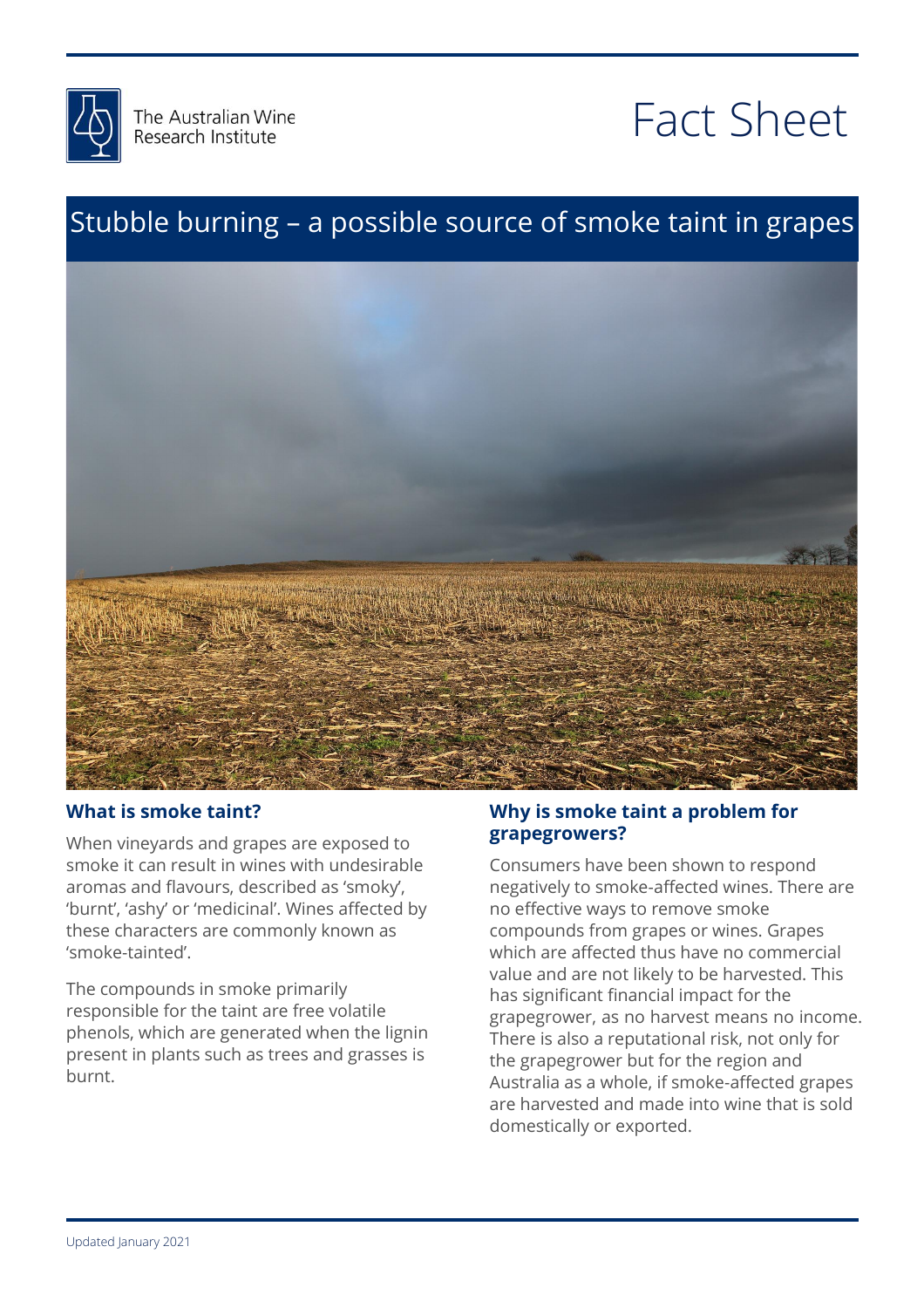

# Fact Sheet

#### **When are grapevines susceptible to smoke?**

The effects of smoke vary depending on the stage of grapevine development when smoke exposure occurs. In the past it was believed that early-season smoke exposure posed a lower risk than exposure close to harvest; however, data from Australian smoke events in 2019/20 showed that there is a significant risk of perceptible smoke characters in wine, even when smoke exposure occurs early in grape berry development. The high-risk period therefore typically extends from November/December until April/May, depending on the region, variety and seasonal conditions.

#### **Can burning stubble generate the compounds that cause smoke taint?**

Given that wheat, rice, rye, flax, corn, rice, oats and barley straws can contain between 6 and 34% lignin, the burning of stubble from such cereal crops would be expected to generate volatile phenols capable of tainting grapes. Indeed, early smoke taint research showed that grapes could produce smoketainted wines following exposure to smoke generated by burning barley straw.

#### **Why are grapegrowers concerned about stubble burn?**

Based on a survey of farmers in southern NSW, the months in which the burning of stubble was most likely to be conducted were March, April and May. Grapegrowers who have varieties that might be harvested late in the season may still have grapes on the vines until well into May, which overlaps with the time that grain farmers might want to burn stubble. As such, growers are concerned that stubble burning may occur before the grape harvest, potentially causing taints.

#### **What is the risk of stubble burning affecting grapes?**

exposure and proximity of the vineyard. While<br>the risk is likely to be less than that associated likely to result in longer-term smoke exposure,<br>there is still a risk. Given grapes are susceptible to smoke when stubble burning typically occurs, there is a risk that grapes could become tainted from exposure to smoke from stubble burning. The degree of risk will depend on many factors, such as the amount of stubble/ha, the temperature of the burn, wind speed and direction and other environmental conditions, smoke density, the concentration of the volatile phenol compounds, duration of exposure and proximity of the vineyard. While with a bushfire, because stubble fires are less there is still a risk.

#### How can the risks of smoke taint from<br>stubble burns be reduced? **stubble burns be reduced?**

Figuring Countries in the fruit is still present on<br>risk of smoke taint if fruit is still present on<br>vines. If possible, it is therefore preferable to postpone any stabble barring anticater<br>grapes have been harvested. Communication<br>between district councils, cereal farmers and wers about the timing or narvest and<br>g of proposed stubble burns will be<br>t in avoiding risks of smoke taint Burning stubble near vineyards represents a risk of smoke taint if fruit is still present on postpone any stubble burning until after between district councils, cereal farmers and grapegrowers about the timing of harvest and the timing of proposed stubble burns will be important in avoiding risks of smoke taint from stubble burns.

### mom stupple purns.<br>**Acknowledgement**

This work was supported by Australia's<br>grapegrowers and winemakers through their<br>investment he du Wine Australia with matching funds from the Australian<br>Government. The AWRI is a member of the<br>.... This work was supported by Australia's investment body Wine Australia, with matching funds from the Australian Wine Innovation Cluster in Adelaide.